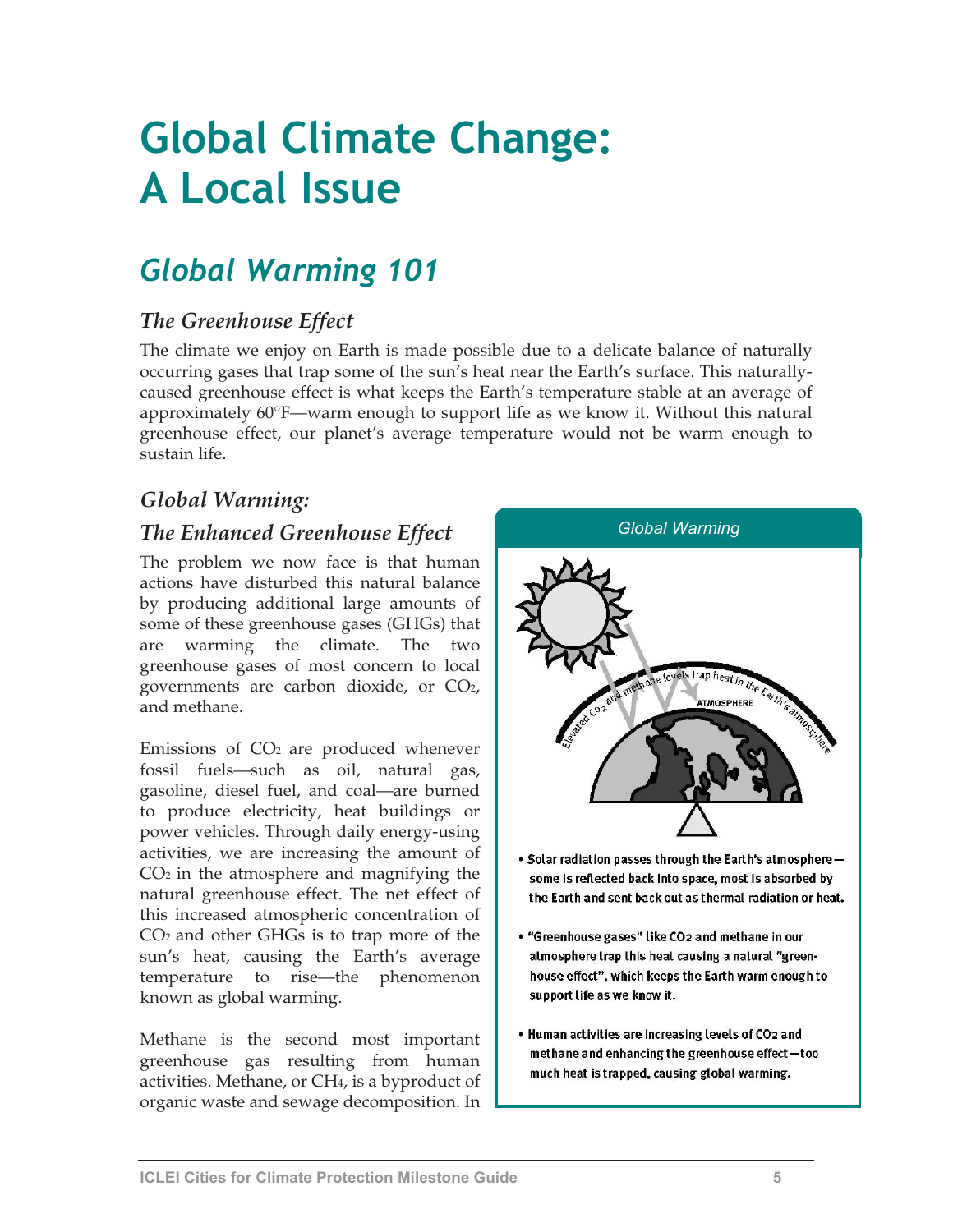urban areas, methane gas is produced as organic waste such as paper, yard trimmings, wood, and food waste decompose in landfills. Sewage treatment plants are also a significant urban source of methane. In terms of its greenhouse effect, methane is 21 times more powerful per unit of carbon than CO2.

There is scientific consensus that global warming is occurring and that humans are the primary cause. Pre-industrial levels of carbon dioxide  $(CO<sub>2</sub>)$  were 270 to 280 parts per million (ppm) in the atmosphere. Today, the level of  $CO<sub>2</sub>$  in the atmosphere is about 368 ppm – about 30% higher.<sup>2</sup> Scientists participating in the British Antarctic Survey have succeeded in charting the atmospheric concentration of carbon dioxide over the last 800,000 years. Their research has shown that temperature unfailingly rises and falls in response to carbon dioxide levels.

CO2 levels are higher now than they have been in the past 650,000 years. According to NASA scientists, the 1990s were the warmest decade of the century, and the first decade of the  $21<sup>st</sup>$  century is well on track to be another record-breaker. The years  $2002$ ,  $2003$ , 2004 2005 and 2006 along with 1998, were the warmest six years since the 1890s, with 2006 being the warmest year in over a century. Over the last 100 years, temperatures at the Earth's surface increased by an estimated 1.4 degrees  $F<sup>3,4</sup>$ . This present concentration of CO2 will double in 45 years if current patterns of fossil-fuel use continue, with drastic temperature increases predicted to occur as well.

Even the slightest increase in average global temperature can cause major changes in climate patterns, resulting in more frequent and extreme weather events. Globally, while some regions may experience warming, other regions may become colder. Precipitation may increase in some regions, causing floods and mudslides, while decreasing in other regions, causing droughts and water shortages.

Here in the U.S., we are already feeling climatic effects of more frequent and extreme weather events, mirroring the models developed by scientists. Over the last several years, the Midwest has endured one of the worst droughts on record. Higher temperatures are melting the snow-pack that provides much of the water supply for people in the western United States. Experts predict the region could lose nearly half its water supply by 2100.

## *Climate Change and Local Communities*

#### *Cities and Counties are Impacted*

As the population centers of the world, urban and suburban areas will experience most of the negative impacts of climate change. Whether these climate changes affect

<sup>&</sup>lt;sup>2</sup> Intergovernmental Panel on Climate Change (IPCC). "<u>Climate Change 2001: Synthesis Report, Summary</u>

f<u>or Policymakers,</u> 2001.<br><sup>3</sup> National Aeronautics and Space Administration (NASA). "<u>2005 Warmest Year in Over a Century</u>," January 24, 2006

<sup>&</sup>lt;sup>4</sup> National Oceanic and Atmospheric Administration (NOAA). "<u>NOAA Reports 2006 Warmest Year on</u> Record for U.S.," January 9, 2007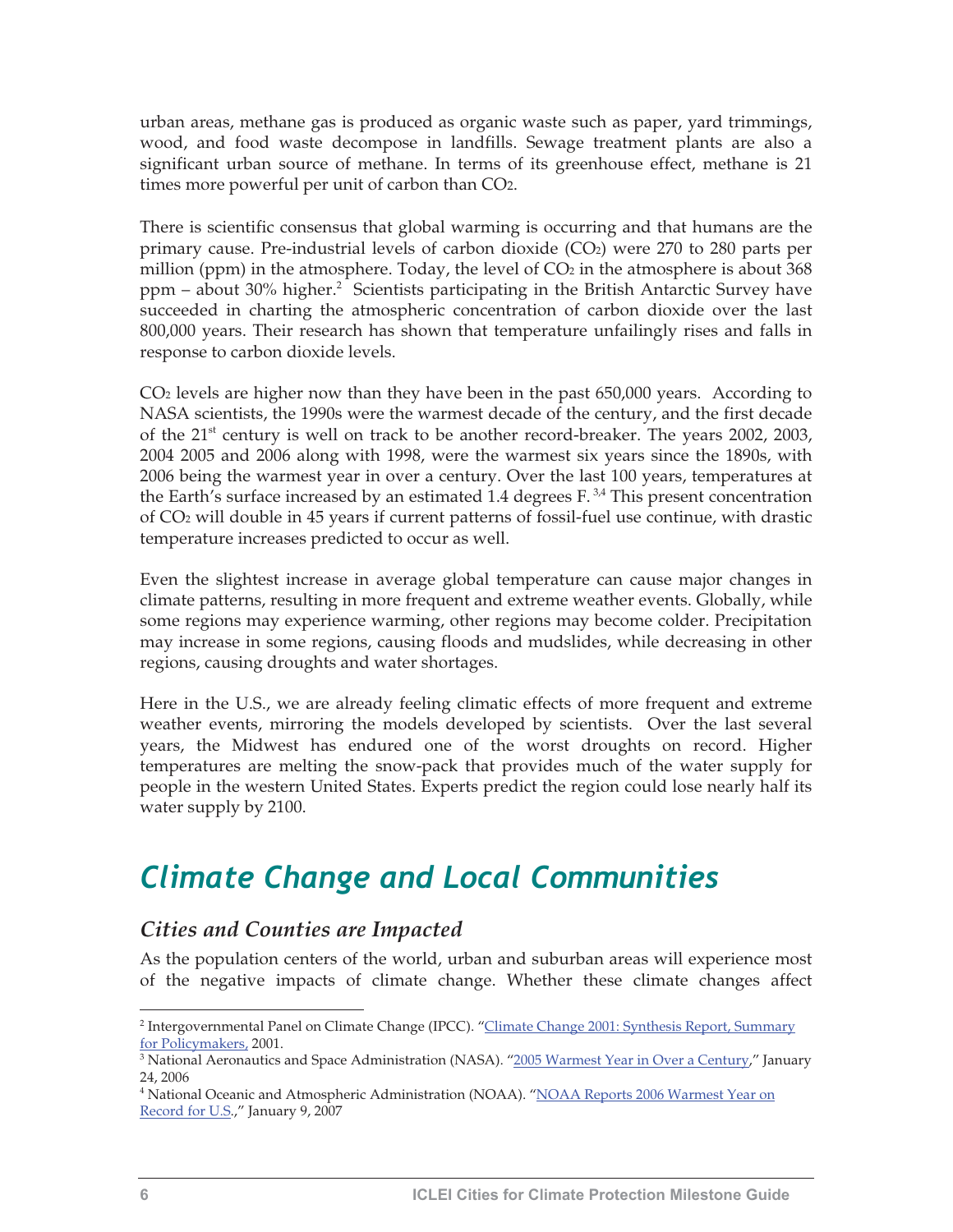agricultural production and thus food supply, or an extreme weather event that hits a specific urban area, the impacts will be hardest felt by local communities.

*Heat.* Prolonged heatwaves, which scientists predict will occur with increasing frequency, hit urban areas hard. The impact of hot weather is intensified by certain features of the typical urban landscape. Dark surfaces of pavements and rooftops that cover the typical urban landscape worsen heatwaves, as they absorb and trap additional heat when struck by solar rays and increase already higher temperatures. The European heat wave of 2003 killed over 35,000 people, and raised even more concerns there about global warming. The heat wave that struck California in 2006 killed 140 people.

Another serious implication of hotter temperatures is the increase in incidences of diseases, such as malaria, dengue fever, and others spread by vectors that are temperature dependent. Malaria has been confined to tropical regions because the species of mosquito that carries the virus can only live within a small temperature range. As areas get hotter, the geographic range of the mosquito and the malaria it carries grows larger.

*Air pollution.* The issues of global warming and the dirty air that often plagues cities are closely linked. First, the primary activities that create the emissions that cause these two problems are essentially the same—the burning of fossil fuels for energy production, industrial processes or powering vehicles. As fossil fuel combustion increases, the emissions that cause global warming and air pollution also increase.

Second, hotter urban temperatures intensify air pollution. The chemical mix needed for ground-level ozone formation, which is one of the most damaging aspects of urban smog, requires not only air pollution emissions like nitrous oxide and VOCs, but also sunlight and heat. An average annual increase of only 0.5°F can turn an urban area that has worked hard to cut air pollution emissions into a non-attainment area due to an increase in the conditions that create smog.

A nationwide study of 95 urban areas jointly conducted by John Hopkins Bloomberg School of Public Health and the Yale University School of Forestry and Environmental Studies in 2004 showed that changes in ground-level ozone were significantly associated with an increase in deaths. The researchers calculated that a 10 ppb reduction in daily ozone, which is roughly 35 percent of the average daily ozone level, could save nearly 4,000 lives throughout the 95 urban communities included in the study. $^5$ 

Children are particularly at risk, as their lung tissues are still developing and their air passages are smaller than those of adults. Incidences of asthma are also strongly associated with periods of high ozone pollution. Asthma studies in Los Angeles, CA and Houston, TX have found that chest discomfort increased by 17% with high ambient ozone levels.

<sup>5</sup> Michelle L. Bell, PhD; Aidan McDermott, PhD; Scott L. Zeger, PhD; Jonathan M. Samet, MD; and Francesca Dominici, PhD. "Ozone and Short-Term Mortality in 95 U.S. Urban Communities, 1987-2000." *John Hopkins Bloomberg School of Public Health and the Yale University School of Forestry and Environmental Studies.* November, 2004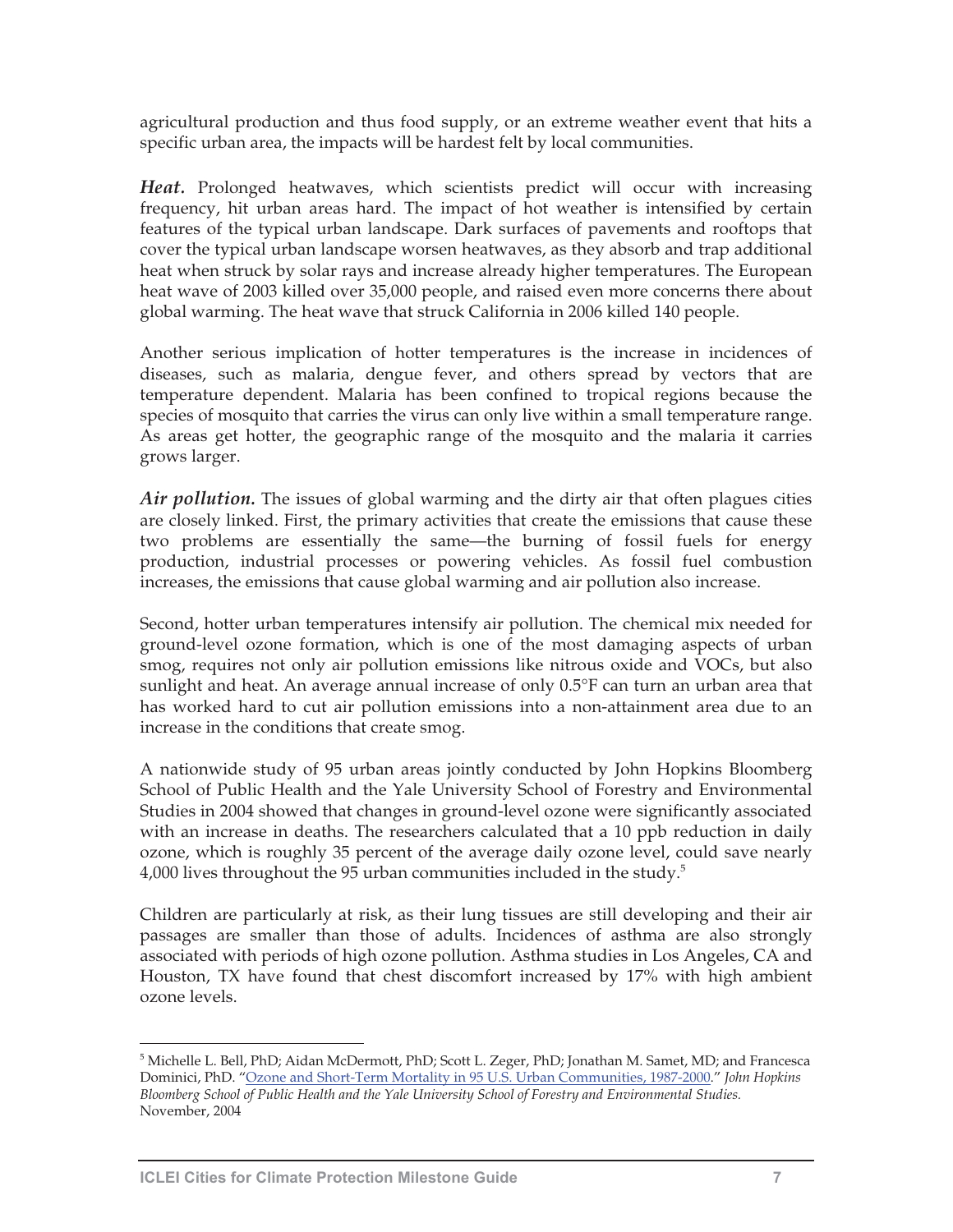*Damage to infrastructure and property.* Hurricanes, blizzards, storms, and floods cause billions of dollars of damage each year. Most of that damage occurs in urban or suburban areas. With huge investments in private and public works infrastructure, cities and urbanized counties are especially vulnerable to the effects of climate change. Federal and state disaster relief programs cannot begin to cover the types of long-term economic, property, and infrastructure losses experienced due to these events.

Hurricane Katrina has provided perhaps the most compelling visual, emotional and financial impression of the damage a changing climate can inflict on communities. The National Academy of Sciences found that most of the increase in ocean temperature that feeds more intense hurricanes is a result of human-induced global warming. Considering the damage to both community and industrial infrastructure, and resultant flight, unemployment and decreased tax revenue, the total economic impact of Hurricane Katrina to Louisiana and Mississippi is estimated to exceed \$150 billion.<sup>6</sup>

Realizing the powerful ways in which global warming could impact their communities, municipal leaders from across the country are making commitments to reduce GHG emissions from their jurisdictions.

## *Cities and Counties are Part of the Problem Global Warming: Causes Global Warming: Causes*

As the population and economic centers of the world, urban areas are major consumers of energy and thus major emitters of GHGs. Urban areas are currently growing both in terms of population and geographic area. As they grow, energy demands for supporting daily activities and public and private infrastructure also increase. Land use and development decisions often cause cities and counties to spread outward, resulting in urban sprawl that encourages more driving, increasing fossil fuel consumption, and thus more GHG emissions.

Sprawling patterns of development in urban areas have increased transportation energy use, as well as the need for electricity to power lights and appliances and fossil fuels to heat buildings and fuel industry. Today, cities are such concentrations of energy use that they glow brightly on infrared photos taken from outer space.

In addition to energy use, another large source

#### *Transportation*

- Engines relying on fossil fuels
- Vehicle use increasing
- Vehicle miles traveled increasing

#### *Waste*

- Energy lost when materials become waste
- Methane released as waste decomposes

#### *Energy Use*

- Electricity generated by fossil fuels
- Fossil fuels used for heating and industrial processes
- Electricity use increasing

#### *Loss of Vegetation*

- Deforestation
- Increased urbanization
- Lack of green space, trees in existing urban areas

<sup>6</sup> Burton, Mark L.; Hicks, Michael J. "Hurricane Katrina: Preliminary Estimates of Commercial and Public Sector Damages." *Marshall University: Center for Business and Economic Research.* September, 2005.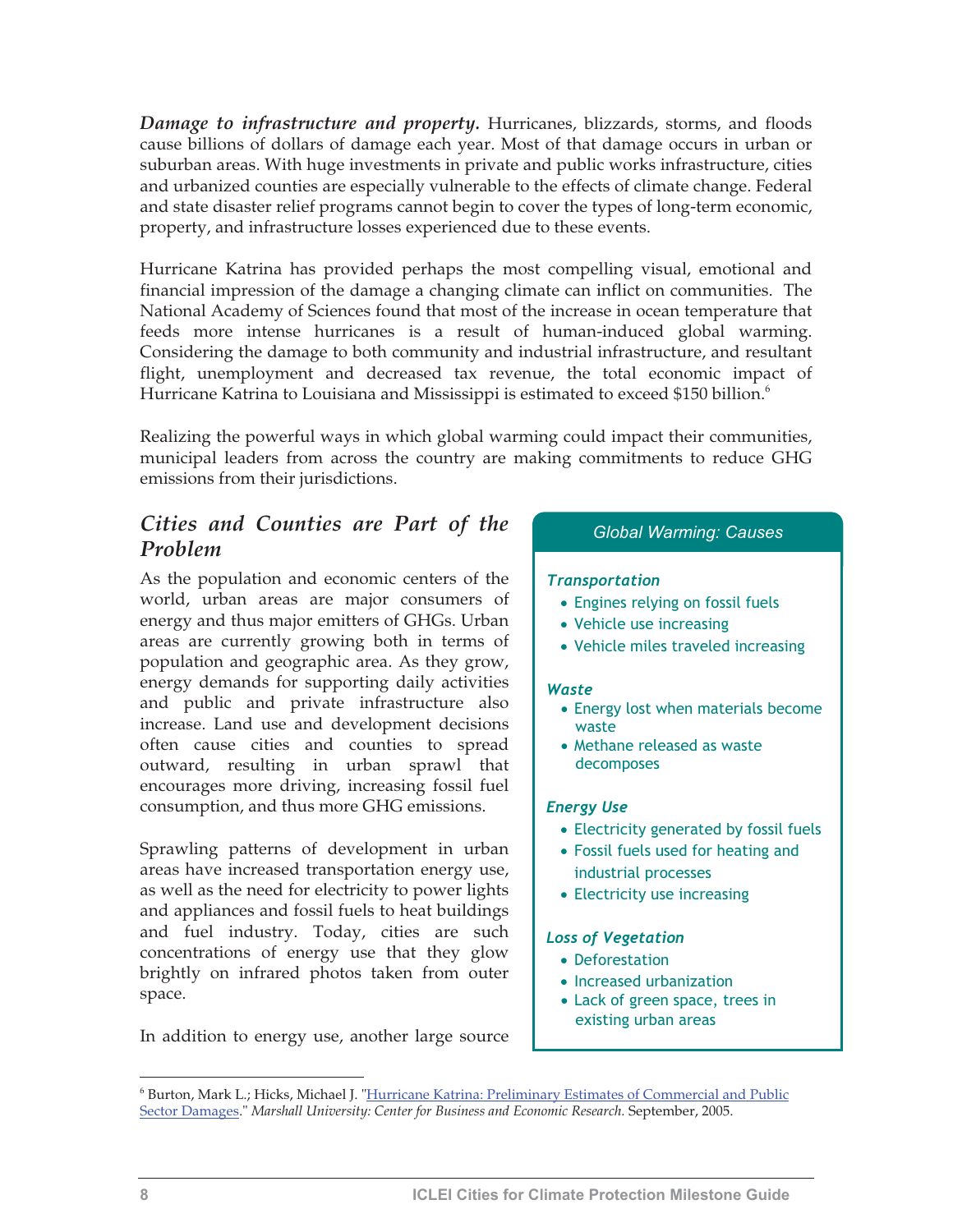of GHG emissions is the waste sector. Wasted materials represent greenhouse gas emissions from two sources—the emissions from the upstream processes needed to mine the raw material and manufacture it into a product, and methane released as the organic portions of the wasted materials decompose in landfills.

Local governments have a substantial impact on energy use and waste practices within their communities. The day-to-day decisions made by local governments, the facilities they operate, and the services and infrastructure they provide are significant determinants of the energy consumed, fuel used, and waste generated within their communities.

*Energy use.* The energy load of commercial and residential buildings is affected by building size and location along with the energy efficiency standards followed in building construction and operation. Local governments, through land use and development policies, building codes, and the like have a strong influence on these factors. In the case of municipally-owned utilities, the local government can determine whether the community's energy comes from fossil fuel or renewable energy sources.

*Transportation and land use.* Local government decisions that determine the type of infrastructure that is or isn't provided within a community—whether there are bike lanes, public transit, the type of roads, etc.—contribute to the level of a community's dependency on automobiles. In U.S. cities, energy use in the transportation sector is

typically four times higher than in Western European cities—largely due to land use decisions that create sprawl and a lack of effective public transportation options.

*Waste.* Cities and counties usually have responsibility for waste management services, controlling source reduction and recycling programs, collecting waste or operating landfills.

*Local government operations.* Finally, local government operations themselves directly consume large quantities of energy and resources with the myriad facilities, vehicle fleets, parks, street and traffic lights, sewage and water treatment plants, landfills, and other public works that they own and operate.

### *Cities and Counties are Part of the Solution*

Local governments can use their influence, decision-making and purchasing powers to increase energy efficiency and reduce greenhouse gas emissions. By doing so, cities and counties can also improve air quality, reduce pollution and waste,

#### *Global Warming: Solutions*

#### *Local Governments Can:*

- Encourage building and growth that reflect traditional, mixed use neighborhoods rather than sprawl
- Legislate energy-efficient building codes
- Construct public transit systems, pedestrian areas, and bicycle lanes
- Provide reuse, recycling, composting, and other waste reduction services
- Encourage combined or district heating, cooling and power systems
- Plant trees and expand green space
- Buy green, renewable power
- Provide energy saving measures for the community
- Lead by example by maximizing energy efficiency and waste reduction in local government buildings, facilities and operations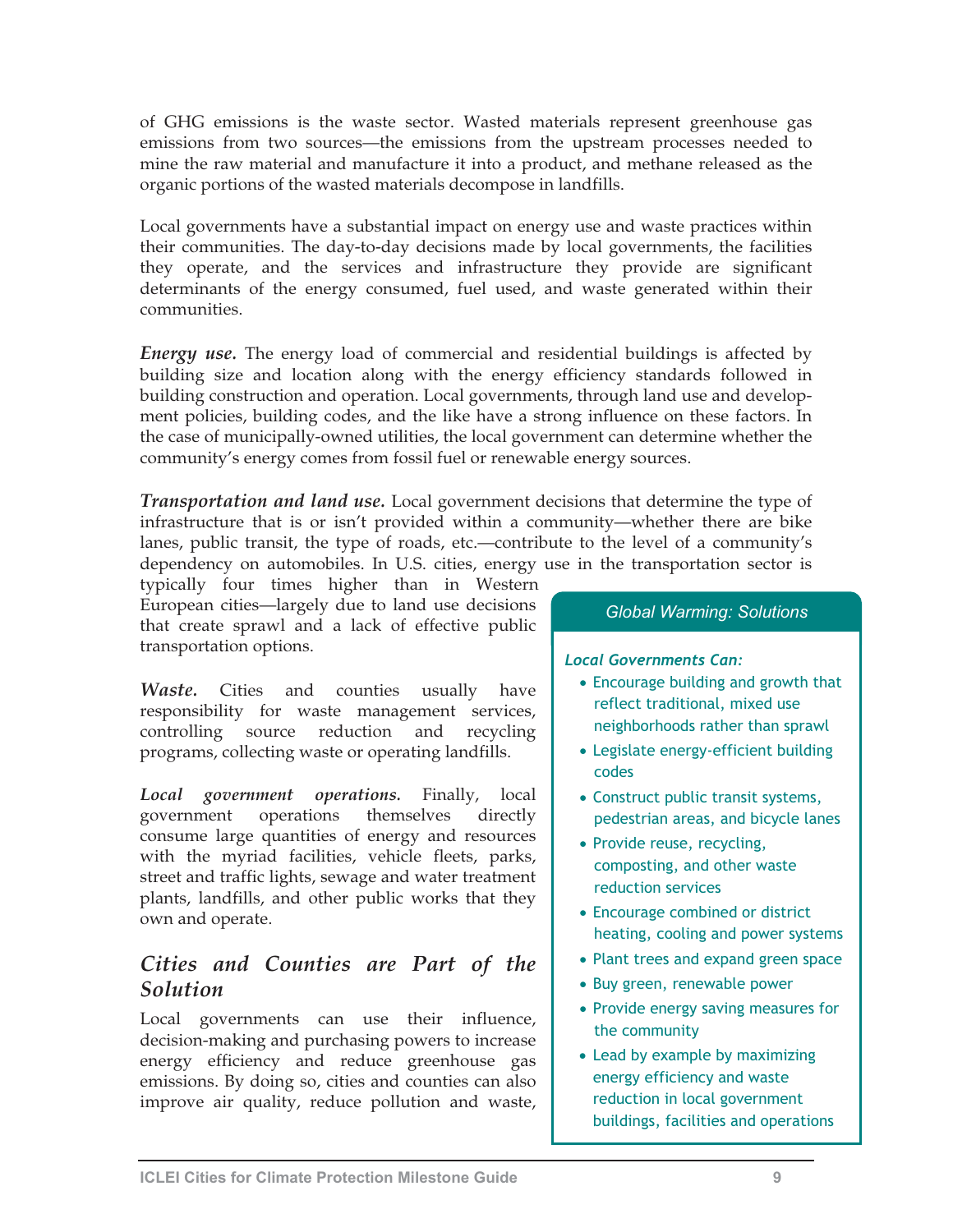create jobs, save money and enhance the quality of life in their communities.

In most parts of the U.S., local governments possess regulatory and economic tools that can make communities greener and more energy and transportation efficient. These powers include land use and zoning decisions, control over building codes and licenses, infrastructure investments, municipal service delivery and jurisdiction over local schools, parks and recreation areas.

In sum, though climate change is a global problem, local authorities have plenty of tools to influence local energy use and greenhouse gas emissions. As the level of government that determines the physical form and spatial structures of a community, and that interacts most closely with people, local governments can affect community energy use in ways that national governments cannot.

#### *Cities and Counties Benefit from Acting*

Preventing climate change is not the only, or in some cases even the primary reason local governments are acting to reduce greenhouse gas emissions. Many are drawn to the issue because of local economic, environmental, and community needs. Local governments understand that they can benefit from reducing fossil fuel consumption and increasing energy efficiency—both economically, through lower energy bills, and socially, through improved air quality and more livable communities.

#### *Saving Taxpayer Dollars Through Energy Efficiency*

By investing in energy-efficient technologies—from high-mileage or alternative fuel fleet vehicles to energy-efficient public buildings, water and sewage treatment plants and streetlights—cities have dramatically reduced their energy expenses while cutting their contribution to global warming.

#### *Investments in Mass Transit: A 6 to 1 return*

Cities that invest in public transportation realize substantial economic benefits. These include increased real estate values, investments in neighborhood development and direct savings for city residents coping with today's high prices at the gas pump. Mass transit also helps improve mobility and opportunities for the elderly -- one of the highest priorities for older Americans. According to the American Public Transportation Association, investments in mass transit provide an economic stimulus far exceeding the original investment, through increased jobs, income profit and tax revenue – as much as six dollars gained for every dollar invested.

#### *New Jobs and Businesses in the Clean Energy Industry*

As demand for clean, renewable energy continues to grow, cities that tap into this demand will have a competitive economic advantage. Renewable energy technologies, such as wind and solar power, generate more jobs in construction, manufacturing and installation than fossil fuel-based energy technologies. They also create opportunities for public-private partnerships. As America's fossil fuel supply continues to decline, the importance of investing in clean energy technologies will continue to grow.